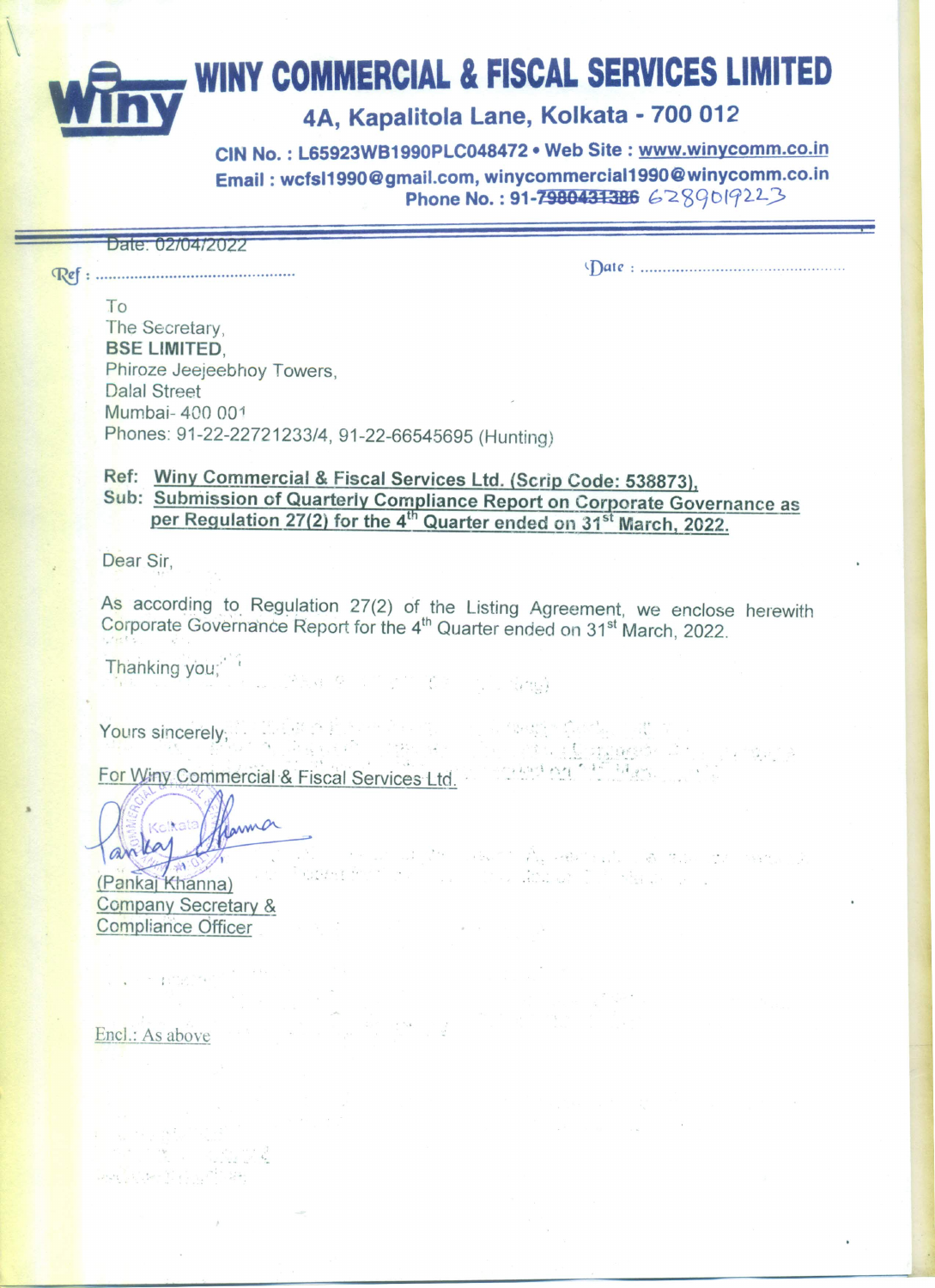| <b>General information about company</b>                       |                                        |  |  |  |  |  |  |  |
|----------------------------------------------------------------|----------------------------------------|--|--|--|--|--|--|--|
| Scrip code                                                     | 538873                                 |  |  |  |  |  |  |  |
| <b>NSE Symbol</b>                                              | Not Applicable                         |  |  |  |  |  |  |  |
| <b>MSEI</b> Symbol                                             | Not Applicable                         |  |  |  |  |  |  |  |
| <b>ISIN</b>                                                    | <b>INE111CO1013</b>                    |  |  |  |  |  |  |  |
| Name of the entity                                             | Winy Commercial & Fiscal Services Ltd. |  |  |  |  |  |  |  |
| Date of start of financial year                                | $01 - 04 - 2021$                       |  |  |  |  |  |  |  |
| Date of end of financial year                                  | 31-03-2022                             |  |  |  |  |  |  |  |
| <b>Reporting Quarter</b>                                       | Yearly                                 |  |  |  |  |  |  |  |
| Date of Report                                                 | 31-03-2022                             |  |  |  |  |  |  |  |
| Risk management committee                                      | Not Applicable                         |  |  |  |  |  |  |  |
| Market Capitalisation as per immediate previous Financial Year | Any other                              |  |  |  |  |  |  |  |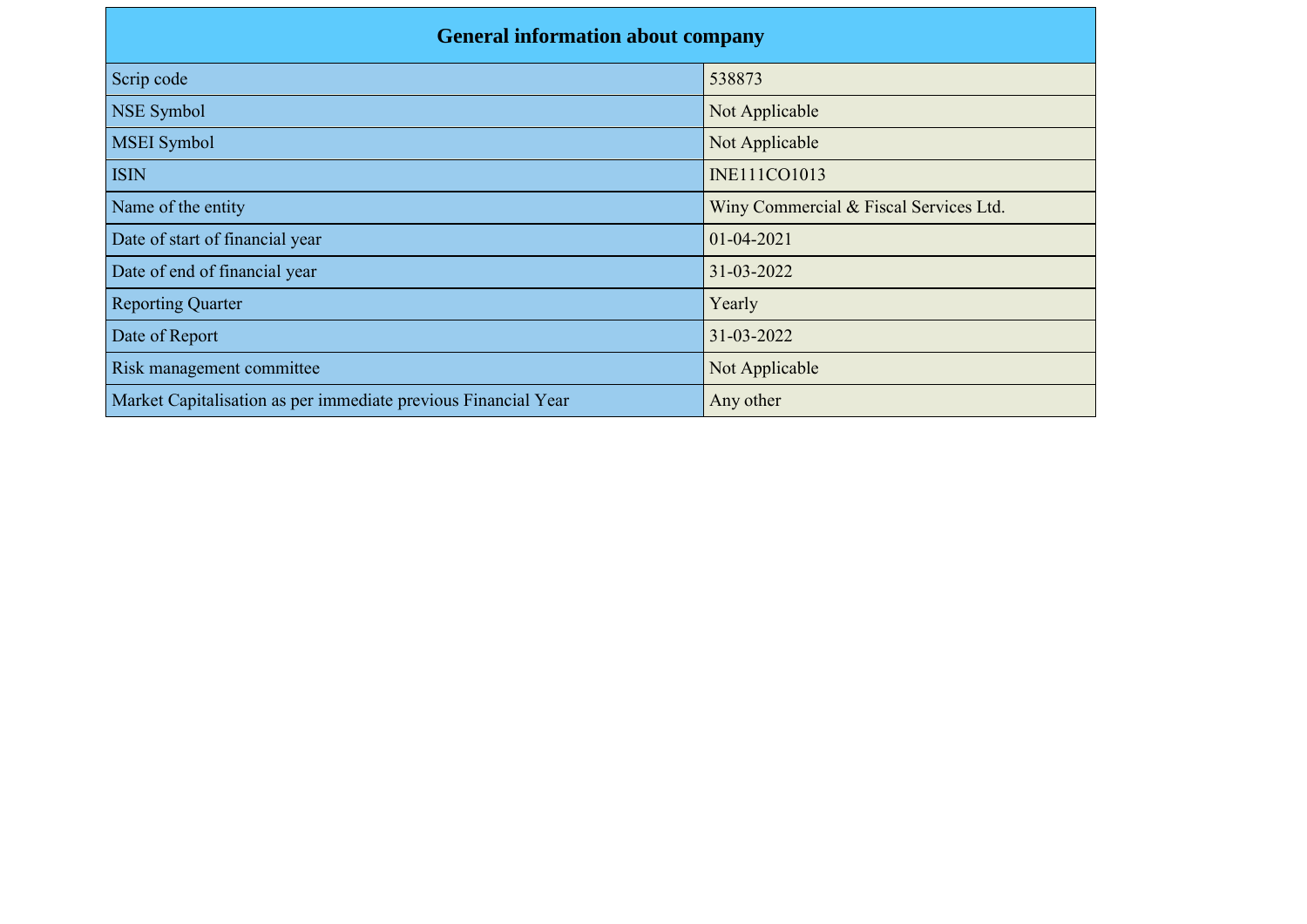|                                                                                                                                                                                                                                                                                                                                                                                                                                                                                                                                                       | <b>Annexure I</b>                                                                                                                 |                                          |                                   |                          |                                                                 |                           |                      |                                                      |                                                                                                                                                   |                                                                                                                                                                                           |                                                                                                                                                                                                                              |                                                                                                                                                                                                                                  |                                                         |                                                                                                |  |    |  |       |  |  |
|-------------------------------------------------------------------------------------------------------------------------------------------------------------------------------------------------------------------------------------------------------------------------------------------------------------------------------------------------------------------------------------------------------------------------------------------------------------------------------------------------------------------------------------------------------|-----------------------------------------------------------------------------------------------------------------------------------|------------------------------------------|-----------------------------------|--------------------------|-----------------------------------------------------------------|---------------------------|----------------------|------------------------------------------------------|---------------------------------------------------------------------------------------------------------------------------------------------------|-------------------------------------------------------------------------------------------------------------------------------------------------------------------------------------------|------------------------------------------------------------------------------------------------------------------------------------------------------------------------------------------------------------------------------|----------------------------------------------------------------------------------------------------------------------------------------------------------------------------------------------------------------------------------|---------------------------------------------------------|------------------------------------------------------------------------------------------------|--|----|--|-------|--|--|
|                                                                                                                                                                                                                                                                                                                                                                                                                                                                                                                                                       | Annexure I to be submitted by listed entity on quarterly basis                                                                    |                                          |                                   |                          |                                                                 |                           |                      |                                                      |                                                                                                                                                   |                                                                                                                                                                                           |                                                                                                                                                                                                                              |                                                                                                                                                                                                                                  |                                                         |                                                                                                |  |    |  |       |  |  |
| <b>I. Composition of Board of Directors</b>                                                                                                                                                                                                                                                                                                                                                                                                                                                                                                           |                                                                                                                                   |                                          |                                   |                          |                                                                 |                           |                      |                                                      |                                                                                                                                                   |                                                                                                                                                                                           |                                                                                                                                                                                                                              |                                                                                                                                                                                                                                  |                                                         |                                                                                                |  |    |  |       |  |  |
|                                                                                                                                                                                                                                                                                                                                                                                                                                                                                                                                                       | Disclosure of notes on composition of board of directors explanatory<br>Whether the listed entity has a Regular Chairperson   Yes |                                          |                                   |                          |                                                                 |                           |                      |                                                      |                                                                                                                                                   |                                                                                                                                                                                           |                                                                                                                                                                                                                              |                                                                                                                                                                                                                                  |                                                         |                                                                                                |  |    |  |       |  |  |
|                                                                                                                                                                                                                                                                                                                                                                                                                                                                                                                                                       |                                                                                                                                   |                                          |                                   |                          |                                                                 |                           |                      |                                                      |                                                                                                                                                   |                                                                                                                                                                                           |                                                                                                                                                                                                                              |                                                                                                                                                                                                                                  |                                                         |                                                                                                |  |    |  |       |  |  |
|                                                                                                                                                                                                                                                                                                                                                                                                                                                                                                                                                       |                                                                                                                                   |                                          |                                   |                          |                                                                 |                           |                      |                                                      | Whether Chairperson is related to MD or CEO $\vert$ No                                                                                            |                                                                                                                                                                                           |                                                                                                                                                                                                                              |                                                                                                                                                                                                                                  |                                                         |                                                                                                |  |    |  | No of |  |  |
| Whether<br>Date<br>special<br>Dat<br>of<br>resolution<br>e of<br>Initial<br>Dat<br>Categor<br>passin<br>passed?<br>Re-<br>Category 1<br>Category<br>of<br>Name of the<br>Title (Mr<br>Date of<br>$y 3$ of<br>e of<br>g<br>PAN<br><b>DIN</b><br><b>Sr</b><br>$2$ of<br>[Refer Reg.<br>of<br>app<br><b>Birt</b><br>director<br>appointme<br>$/Ms$ )<br>Director<br>specia<br>directors<br>directors<br>$17(1A)$ of<br>oin<br>$\mathbf{h}$<br>nt<br>$\perp$<br><sub>S</sub><br>Listing<br>tme<br>n<br>resolu<br>Regulation<br>nt<br>tion<br><sub>s</sub> |                                                                                                                                   |                                          |                                   |                          |                                                                 |                           | Date<br>cess<br>atio | Tenure<br><sub>of</sub><br>directo<br>r(in<br>months | No of<br>Directorshi<br>p in listed<br>entities<br>including<br>this listed<br>entity<br>(Refer<br>Regulation<br>17A of<br>Listing<br>Regulations | No of<br>Indepe<br>ndent<br>Directo<br>rship in<br>listed<br>entities<br>includi<br>ng this<br>listed<br>entity<br>(Refer<br>Regulat<br>ion<br>17A(1)<br>of<br>Listing<br>Regulat<br>ions | Number<br><sub>of</sub><br>members<br>hips in<br>Audit/<br>Stakehol<br>der<br>Committ<br>ee(s)<br>includin<br>g this<br>listed<br>entity<br>(Refer<br>Regulati<br>on $26(1)$<br><sub>of</sub><br>Listing<br>Regulati<br>ons) | post of<br>Chairpe<br>rson in<br>Audit/<br>Stakeh<br>older<br>Commi<br>ttee<br>held in<br>listed<br>entities<br>includi<br>ng this<br>listed<br>entity<br>(Refer<br>Regulat<br>ion<br>26(1)<br>of<br>Listing<br>Regulat<br>ions) | Not<br>es<br>for<br>not<br>pro<br>vidi<br>ng<br>PA<br>N | Not<br>es<br>for<br>not<br>pro<br>vidi<br>$\mathop{\hbox{ng}}\limits_{\hbox{DI}}$<br>${\bf N}$ |  |    |  |       |  |  |
|                                                                                                                                                                                                                                                                                                                                                                                                                                                                                                                                                       | Mr                                                                                                                                | <b>SUNIL</b><br><b>SHAH</b>              | AKDPS406<br>5L                    | 0156271<br>$\mathfrak b$ | Non-<br>Executive<br>- Non<br>Independe<br>nt Director          | Chairperso<br>$\mathbf n$ |                      | $18-$<br>$09 -$<br>197<br>$\overline{0}$             | N <sub>o</sub>                                                                                                                                    |                                                                                                                                                                                           | $03 - 09 -$<br>2007                                                                                                                                                                                                          |                                                                                                                                                                                                                                  |                                                         | 252                                                                                            |  |    |  |       |  |  |
| $\overline{2}$                                                                                                                                                                                                                                                                                                                                                                                                                                                                                                                                        | Mr                                                                                                                                | <b>SHASHANK</b><br><b>SRIVASTAV</b><br>A | ATOPS8835 0001296                 |                          | Non-<br>Executive<br>$\mbox{-}$ Non<br>Independe<br>nt Director | Not<br>Applicable         |                      | $02 -$<br>$07 -$<br>197<br>$\sqrt{2}$                | $\rm No$                                                                                                                                          |                                                                                                                                                                                           | $09-06-$<br>2003                                                                                                                                                                                                             |                                                                                                                                                                                                                                  |                                                         | 300                                                                                            |  | -1 |  |       |  |  |
| $\overline{3}$                                                                                                                                                                                                                                                                                                                                                                                                                                                                                                                                        | <b>Mrs</b>                                                                                                                        | <b>RUPALI</b><br><b>SAHA</b>             | GATPS0043 0723526<br>$\mathbf{A}$ | 8                        | Non-<br>Executive<br>$-$ Non<br>Independe<br>nt Director        | Not<br>Applicable         |                      | $18-$<br>$02 -$<br>197<br>6                          | $\rm No$                                                                                                                                          |                                                                                                                                                                                           | $13-07-$<br>2015                                                                                                                                                                                                             |                                                                                                                                                                                                                                  |                                                         | 156                                                                                            |  |    |  |       |  |  |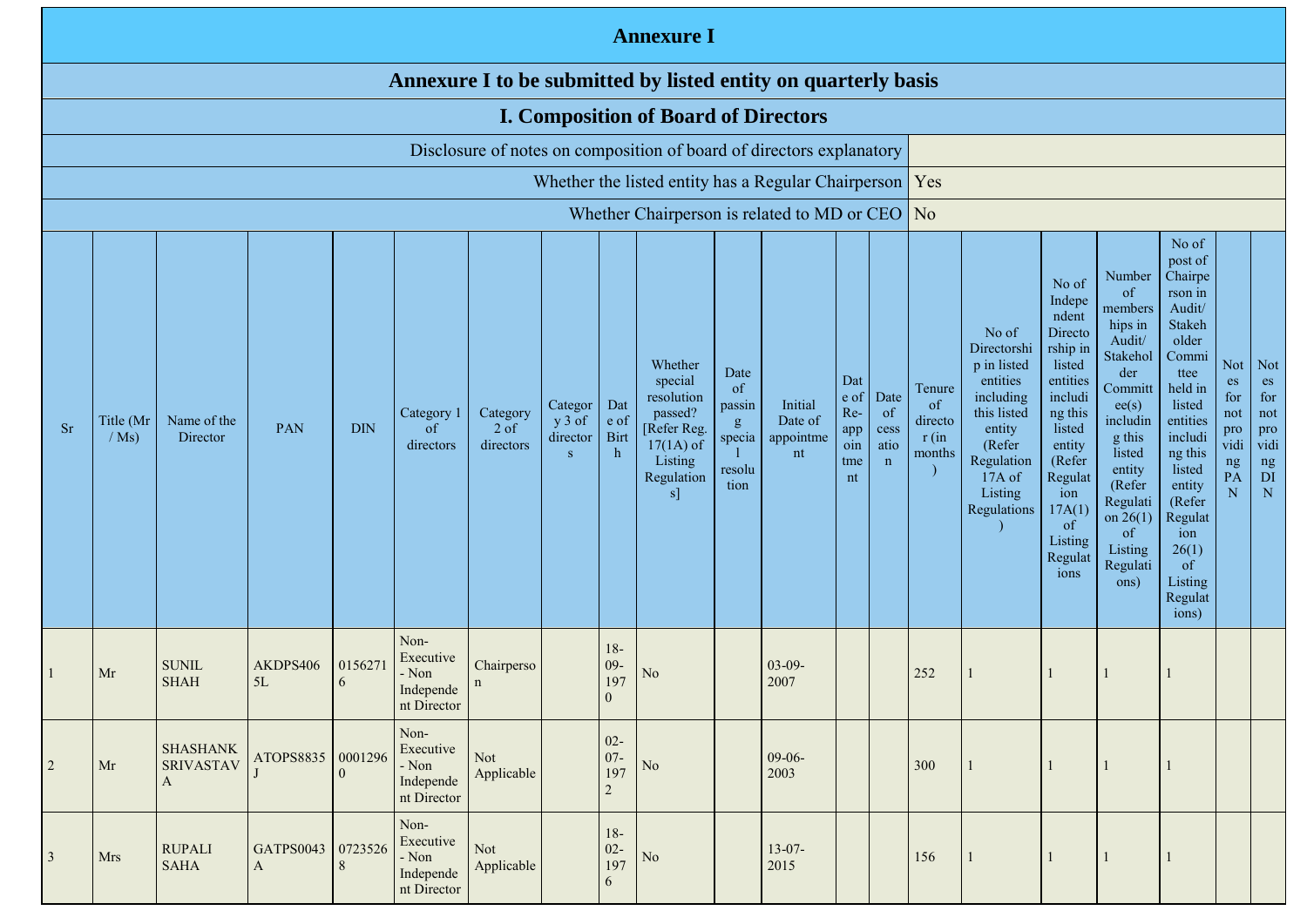|           | <b>Audit Committee Details</b> |                                                             |                                                    |                      |              |  |  |  |  |  |  |  |  |
|-----------|--------------------------------|-------------------------------------------------------------|----------------------------------------------------|----------------------|--------------|--|--|--|--|--|--|--|--|
|           |                                | Whether the Audit Committee has a Regular Chairperson   Yes |                                                    |                      |              |  |  |  |  |  |  |  |  |
| <b>Sr</b> | <b>DIN</b><br>Number           | Name of Committee<br>members                                | Date of<br>Appointment                             | Date of<br>Cessation | Remarks      |  |  |  |  |  |  |  |  |
|           | 01562716                       | <b>SUNIL SHAH</b>                                           | Non-Executive - Non<br><b>Independent Director</b> | Chairperson          | $03-09-2007$ |  |  |  |  |  |  |  |  |
|           | 00012960                       | <b>SHASHANK</b><br><b>SRIVASTAVA</b>                        | Non-Executive - Non<br><b>Independent Director</b> | Member               | 09-06-2003   |  |  |  |  |  |  |  |  |
|           | 07235268                       | <b>RUPALI SAHA</b>                                          | Non-Executive - Non<br><b>Independent Director</b> | Member               | 13-07-2015   |  |  |  |  |  |  |  |  |

|                | <b>Nomination and remuneration committee</b> |                                      |                                                                             |                      |                  |  |  |  |  |  |  |  |  |
|----------------|----------------------------------------------|--------------------------------------|-----------------------------------------------------------------------------|----------------------|------------------|--|--|--|--|--|--|--|--|
|                |                                              |                                      | Whether the Nomination and remuneration committee has a Regular Chairperson |                      | Yes              |  |  |  |  |  |  |  |  |
| <b>Sr</b>      | <b>DIN</b><br><b>Number</b>                  | Name of Committee<br>members         | Date of<br>Appointment                                                      | Date of<br>Cessation | <b>Remarks</b>   |  |  |  |  |  |  |  |  |
|                | 01562716                                     | <b>SUNIL SHAH</b>                    | Non-Executive - Non<br><b>Independent Director</b>                          | Member               | $03-09-2007$     |  |  |  |  |  |  |  |  |
| $\overline{2}$ | 00012960                                     | <b>SHASHANK</b><br><b>SRIVASTAVA</b> | Non-Executive - Non<br><b>Independent Director</b>                          | Chairperson          | $09 - 06 - 2003$ |  |  |  |  |  |  |  |  |
|                | 07235268                                     | <b>RUPALI SAHA</b>                   | Non-Executive - Non<br><b>Independent Director</b>                          | Member               | 13-07-2015       |  |  |  |  |  |  |  |  |

|           | <b>Stakeholders Relationship Committee</b>                                    |                              |                         |                            |                        |                      |         |  |  |  |  |  |
|-----------|-------------------------------------------------------------------------------|------------------------------|-------------------------|----------------------------|------------------------|----------------------|---------|--|--|--|--|--|
|           | Whether the Stakeholders Relationship Committee has a Regular Chairperson Yes |                              |                         |                            |                        |                      |         |  |  |  |  |  |
| <b>Sr</b> | <b>DIN</b><br><b>Number</b>                                                   | Name of Committee<br>members | Category 1 of directors | Category 2 of<br>directors | Date of<br>Appointment | Date of<br>Cessation | Remarks |  |  |  |  |  |
|           | 01562716                                                                      | <b>SUNIL SHAH</b>            | Non-Executive - Non     | Member                     | $03-09-2007$           |                      |         |  |  |  |  |  |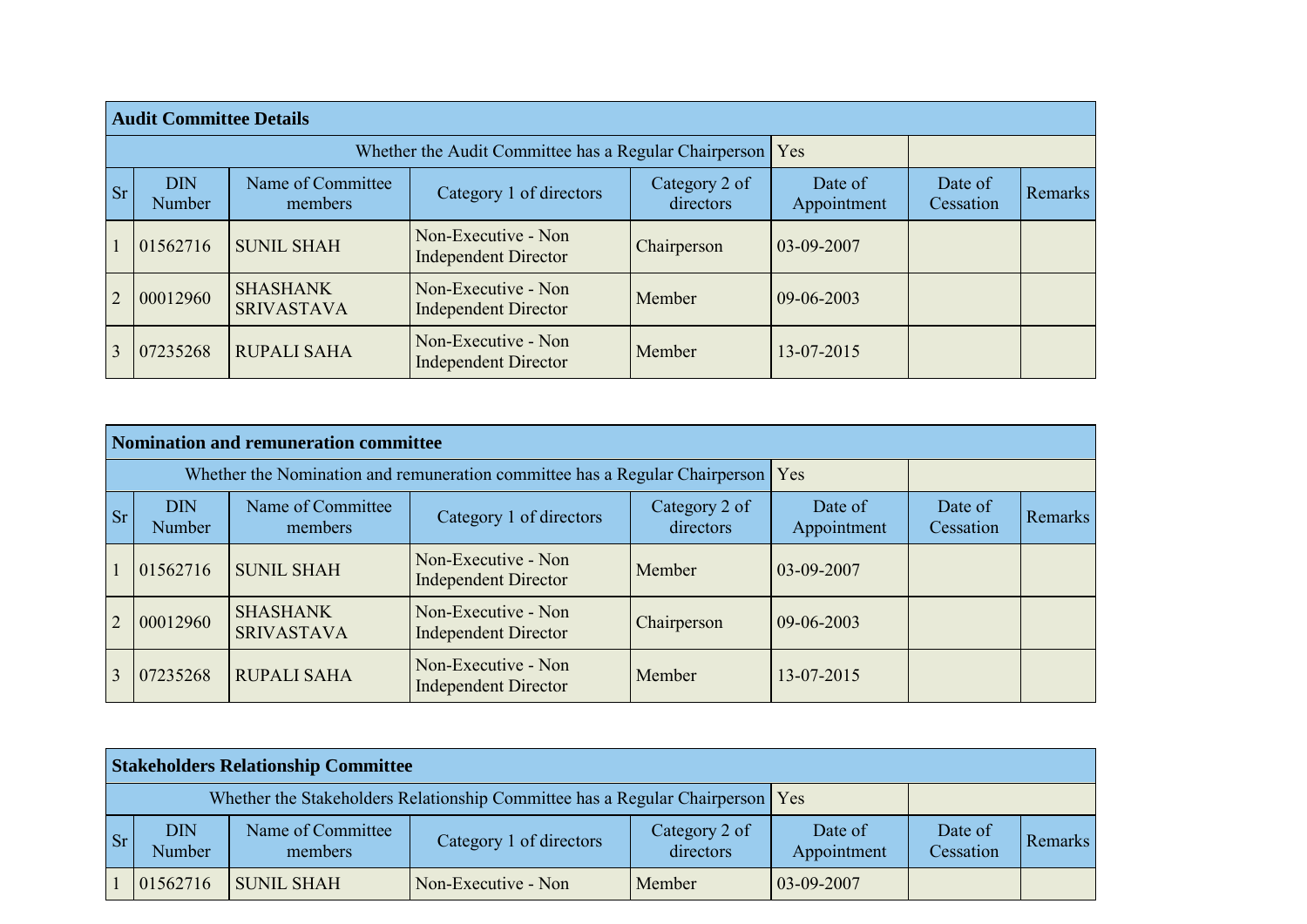|          |                                      | <b>Independent Director</b>                        |             |                      |  |
|----------|--------------------------------------|----------------------------------------------------|-------------|----------------------|--|
| 00012960 | <b>SHASHANK</b><br><b>SRIVASTAVA</b> | Non-Executive - Non<br><b>Independent Director</b> | Member      | $ 09-06-2003\rangle$ |  |
| 07235268 | <b>RUPALI SAHA</b>                   | Non-Executive - Non<br><b>Independent Director</b> | Chairperson | 13-07-2015           |  |

|           | <b>Risk Management Committee</b> |                                                                 |                            |                            |                        |                      |         |  |  |  |  |  |
|-----------|----------------------------------|-----------------------------------------------------------------|----------------------------|----------------------------|------------------------|----------------------|---------|--|--|--|--|--|
|           |                                  | Whether the Risk Management Committee has a Regular Chairperson |                            |                            |                        |                      |         |  |  |  |  |  |
| <b>Sr</b> | <b>DIN</b><br>Number             | Name of Committee<br>members                                    | Category 1 of<br>directors | Category 2 of<br>directors | Date of<br>Appointment | Date of<br>Cessation | Remarks |  |  |  |  |  |

|           | <b>Corporate Social Responsibility Committee</b> |                                                                                 |                            |                            |                        |                      |         |  |  |  |  |  |
|-----------|--------------------------------------------------|---------------------------------------------------------------------------------|----------------------------|----------------------------|------------------------|----------------------|---------|--|--|--|--|--|
|           |                                                  | Whether the Corporate Social Responsibility Committee has a Regular Chairperson |                            |                            |                        |                      |         |  |  |  |  |  |
| <b>Sr</b> | <b>DIN</b><br>Number                             | Name of Committee<br>members                                                    | Category 1 of<br>directors | Category 2 of<br>directors | Date of<br>Appointment | Date of<br>Cessation | Remarks |  |  |  |  |  |

|           | <b>Other Committee</b>      |                                      |                                            |                                                    |                            |         |  |  |  |  |  |
|-----------|-----------------------------|--------------------------------------|--------------------------------------------|----------------------------------------------------|----------------------------|---------|--|--|--|--|--|
| <b>Sr</b> | <b>DIN</b><br><b>Number</b> | Name of Committee<br>members         | Name of other committee                    | Category 1 of directors                            | Category 2 of<br>directors | Remarks |  |  |  |  |  |
|           | 01562716                    | <b>SUNIL SHAH</b>                    | <b>VIGIL MECHANISM</b><br><b>COMMITTEE</b> | Non-Executive - Non<br><b>Independent Director</b> | Chairperson                |         |  |  |  |  |  |
| 2         | 00012960                    | <b>SHASHANK</b><br><b>SRIVASTAVA</b> | <b>VIGIL MECHANISM</b><br><b>COMMITTEE</b> | Non-Executive - Non<br><b>Independent Director</b> | Member                     |         |  |  |  |  |  |
| 3         | 07235268                    | <b>RUPALI SAHA</b>                   | <b>VIGIL MECHANISM</b><br><b>COMMITTEE</b> | Non-Executive - Non<br><b>Independent Director</b> | Member                     |         |  |  |  |  |  |

| <b>Annexure 1</b> |
|-------------------|
| <b>Annexure 1</b> |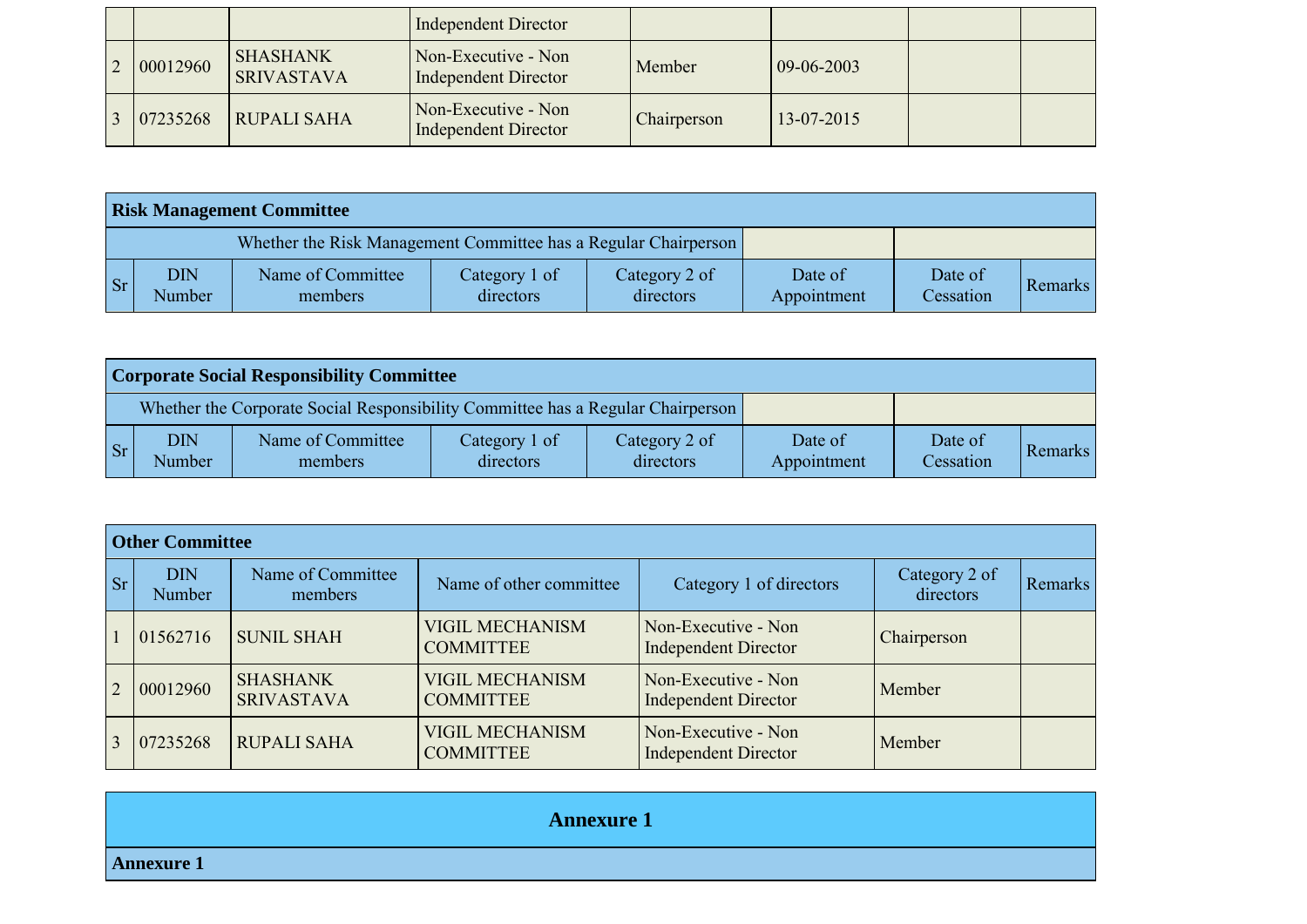| <b>III. Meeting of Board of Directors</b> |                                                                 |                                                                |                                                                      |                                       |                                                     |                                                                                                  |                                                                        |  |  |  |  |
|-------------------------------------------|-----------------------------------------------------------------|----------------------------------------------------------------|----------------------------------------------------------------------|---------------------------------------|-----------------------------------------------------|--------------------------------------------------------------------------------------------------|------------------------------------------------------------------------|--|--|--|--|
|                                           | Disclosure of notes on meeting of                               | board of directors explanatory                                 |                                                                      |                                       |                                                     |                                                                                                  |                                                                        |  |  |  |  |
| <b>Sr</b>                                 | Date(s) of<br>meeting (if<br>any) in the<br>previous<br>quarter | Date(s) of<br>meeting (if<br>any) in the<br>current<br>quarter | Maximum gap<br>between any two<br>consecutive (in<br>number of days) | Notes for<br>not<br>providing<br>Date | Whether<br>requirement of<br>Quorum met<br>(Yes/No) | Number of Directors<br>present <sup>*</sup> (All directors<br>including Independent<br>Director) | No. of<br>Independent<br><b>Directors</b><br>attending the<br>meeting* |  |  |  |  |
|                                           | $31 - 12 - 2021$                                                |                                                                |                                                                      |                                       | Yes                                                 |                                                                                                  |                                                                        |  |  |  |  |
| $\overline{2}$                            |                                                                 | 31-03-2022                                                     | 89                                                                   |                                       | Yes                                                 |                                                                                                  |                                                                        |  |  |  |  |

|                | <b>Annexure 1</b>                                |                                                                                                                   |                                                                            |                                                          |                                       |                                                     |                                                                                                                  |                                                                        |  |  |  |  |  |  |
|----------------|--------------------------------------------------|-------------------------------------------------------------------------------------------------------------------|----------------------------------------------------------------------------|----------------------------------------------------------|---------------------------------------|-----------------------------------------------------|------------------------------------------------------------------------------------------------------------------|------------------------------------------------------------------------|--|--|--|--|--|--|
|                | <b>IV. Meeting of Committees</b>                 |                                                                                                                   |                                                                            |                                                          |                                       |                                                     |                                                                                                                  |                                                                        |  |  |  |  |  |  |
|                |                                                  |                                                                                                                   |                                                                            | Disclosure of notes on meeting of committees explanatory |                                       |                                                     |                                                                                                                  |                                                                        |  |  |  |  |  |  |
| <b>Sr</b>      | Name of<br>Committee                             | Date(s) of<br>meeting (Enter<br>dates of Previous<br>quarter and<br>Current quarter in<br>chronological<br>order) | Maximum gap<br>between any<br>two<br>consecutive<br>(in number of<br>days) | Name of other<br>committee                               | Reson for<br>not<br>providing<br>date | Whether<br>requirement<br>of Quorum<br>met (Yes/No) | Number of<br><b>Directors</b><br>present <sup>*</sup> (All<br>directors<br>including<br>Independent<br>Director) | No. of<br>Independent<br><b>Directors</b><br>attending the<br>meeting* |  |  |  |  |  |  |
| $\mathbf{1}$   | Audit<br>Committee                               | 31-03-2022                                                                                                        |                                                                            |                                                          |                                       | Yes                                                 | 3                                                                                                                | 3                                                                      |  |  |  |  |  |  |
| $\overline{2}$ | Nomination<br>and<br>remuneration<br>committee   | 31-03-2022                                                                                                        |                                                                            |                                                          |                                       | Yes                                                 | 3                                                                                                                | 3                                                                      |  |  |  |  |  |  |
| $\overline{3}$ | <b>Stakeholders</b><br>Relationship<br>Committee | 31-03-2022                                                                                                        |                                                                            |                                                          |                                       | Yes                                                 | 3                                                                                                                | 3                                                                      |  |  |  |  |  |  |
| $\overline{4}$ | Other<br>Committee                               | 31-03-2022                                                                                                        |                                                                            | <b>VIGIL</b><br><b>MECHANISM</b>                         |                                       | Yes                                                 | 3                                                                                                                | 3                                                                      |  |  |  |  |  |  |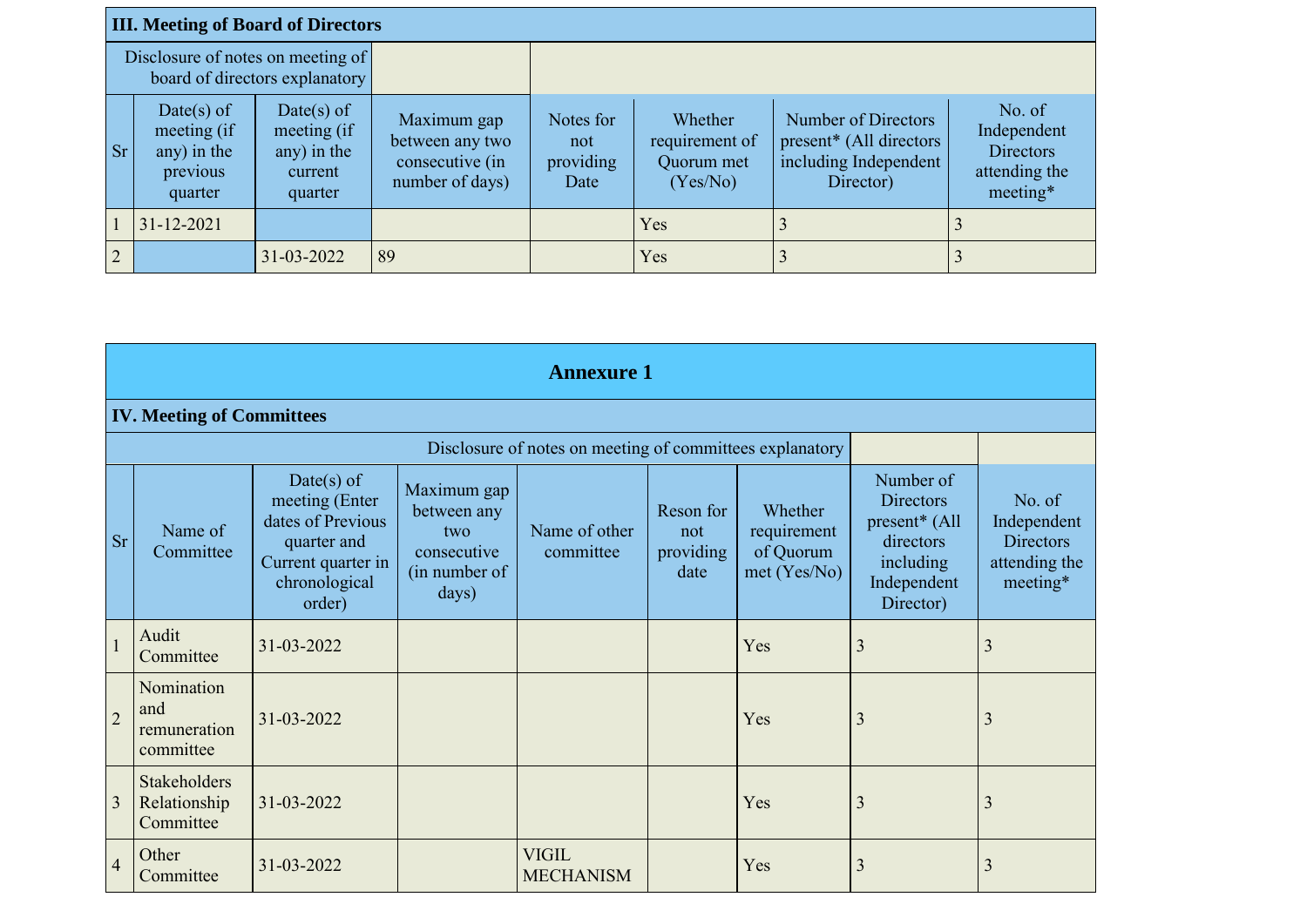| . |  |
|---|--|
|---|--|

| <b>Annexure 1</b>                                                                                         |                                  |                                                                    |  |  |
|-----------------------------------------------------------------------------------------------------------|----------------------------------|--------------------------------------------------------------------|--|--|
| <b>V. Related Party Transactions</b>                                                                      |                                  |                                                                    |  |  |
| Subject                                                                                                   | Compliance status<br>(Yes/No/NA) | If status is "No" details of non-<br>compliance may be given here. |  |  |
| Whether prior approval of audit committee obtained                                                        | <b>NA</b>                        |                                                                    |  |  |
| Whether shareholder approval obtained for material RPT                                                    | NA                               |                                                                    |  |  |
| Whether details of RPT entered into pursuant to omnibus<br>approval have been reviewed by Audit Committee | NA                               |                                                                    |  |  |

|                | <b>Annexure 1</b>                                                                                                                                                                                               |                               |  |  |
|----------------|-----------------------------------------------------------------------------------------------------------------------------------------------------------------------------------------------------------------|-------------------------------|--|--|
|                | <b>VI. Affirmations</b>                                                                                                                                                                                         |                               |  |  |
|                | Sr Subject                                                                                                                                                                                                      | Compliance status<br>(Yes/No) |  |  |
|                | The composition of Board of Directors is in terms of SEBI (Listing obligations and disclosure requirements)<br>Regulations, 2015                                                                                | Yes                           |  |  |
| $\overline{2}$ | The composition of the following committees is in terms of SEBI(Listing obligations and disclosure<br>requirements) Regulations, 2015 a. Audit Committee                                                        | Yes                           |  |  |
| $\overline{3}$ | The composition of the following committees is in terms of SEBI(Listing obligations and disclosure<br>requirements) Regulations, 2015. b. Nomination & remuneration committee                                   | Yes                           |  |  |
| $\overline{4}$ | The composition of the following committees is in terms of SEBI(Listing obligations and disclosure<br>requirements) Regulations, 2015. c. Stakeholders relationship committee                                   | Yes                           |  |  |
| $\overline{5}$ | The composition of the following committees is in terms of SEBI(Listing obligations and disclosure<br>requirements) Regulations, 2015. d. Risk management committee (applicable to the top 500 listed entities) | <b>NA</b>                     |  |  |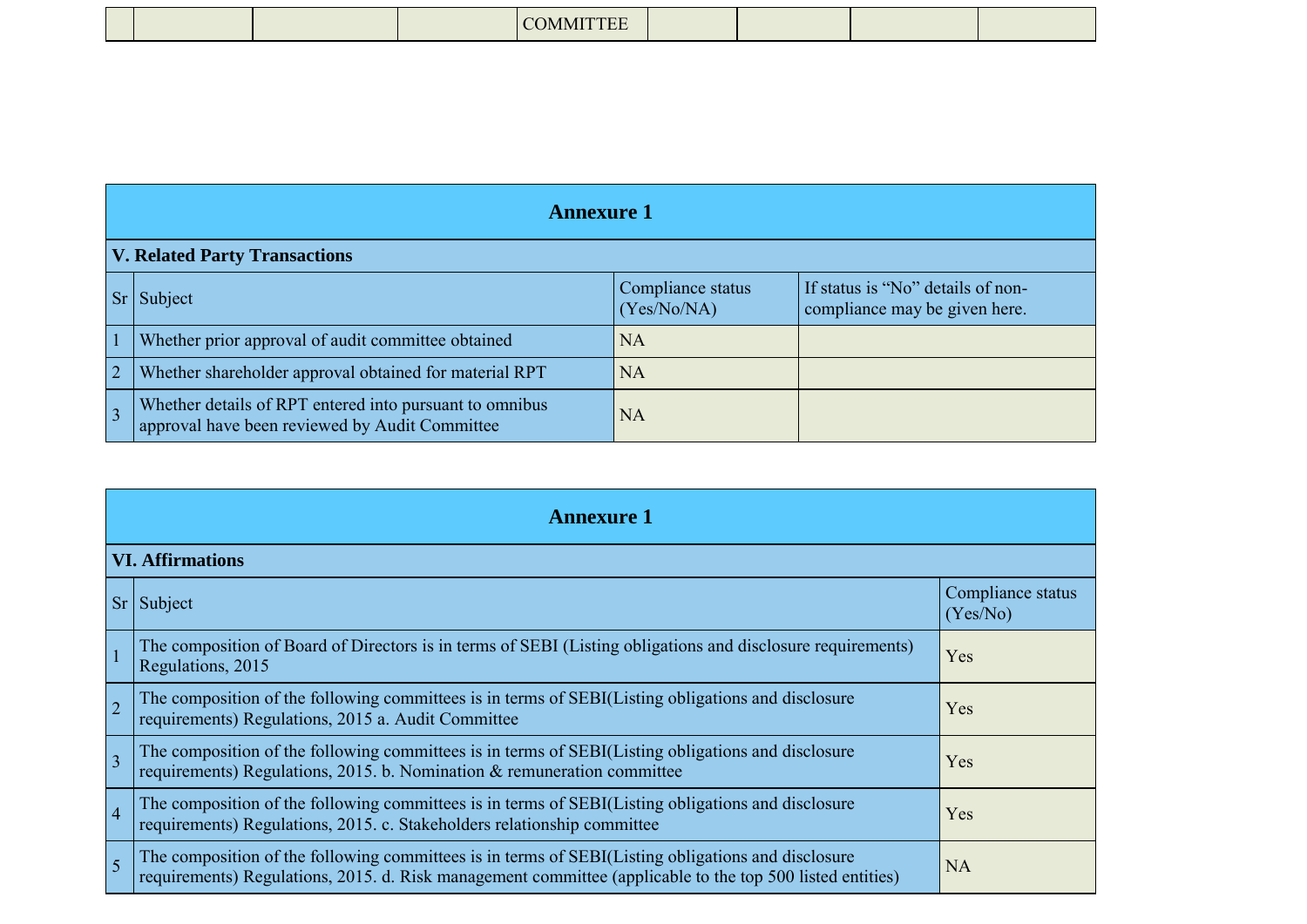|  | The committee members have been made aware of their powers, role and responsibilities as specified in SEBI<br>(Listing obligations and disclosure requirements) Regulations, 2015.          | Yes |
|--|---------------------------------------------------------------------------------------------------------------------------------------------------------------------------------------------|-----|
|  | The meetings of the board of directors and the above committees have been conducted in the manner as specified in SEBI (Listing obligations and disclosure requirements) Regulations, 2015. | Yes |
|  | This report and/or the report submitted in the previous quarter has been placed before Board of Directors.                                                                                  | Yes |

|          | <b>Annexure 1</b> |                                          |  |  |
|----------|-------------------|------------------------------------------|--|--|
| <b>S</b> | Subject           | Compliance status                        |  |  |
|          | Name of signatory | Pankaj Khanna                            |  |  |
|          | Designation       | Company Secretary and Compliance Officer |  |  |

|                | <b>Annexure II</b>                                                                                              |                                  |                                                                    |                     |  |  |  |
|----------------|-----------------------------------------------------------------------------------------------------------------|----------------------------------|--------------------------------------------------------------------|---------------------|--|--|--|
|                | Annexure II to be submitted by listed entity at the end of the financial year (for the whole of financial year) |                                  |                                                                    |                     |  |  |  |
|                | I. Disclosure on website in terms of Listing Regulations                                                        |                                  |                                                                    |                     |  |  |  |
|                | $Sr$ Item                                                                                                       | Compliance status<br>(Yes/No/NA) | If status is "No" details of non-<br>compliance may be given here. | Web address         |  |  |  |
| $\mathbf{1}$   | Details of business                                                                                             | Yes                              |                                                                    | wcfcl1990@gmail.com |  |  |  |
| $\overline{2}$ | Terms and conditions of appointment of<br>independent directors                                                 | Yes                              |                                                                    | wcfcl1990@gmail.com |  |  |  |
| $\overline{3}$ | Composition of various committees of<br>board of directors                                                      | Yes                              |                                                                    | wcfcl1990@gmail.com |  |  |  |
| $\overline{4}$ | Code of conduct of board of directors and<br>senior management personnel                                        | Yes                              |                                                                    | wcfcl1990@gmail.com |  |  |  |
| 5              | Details of establishment of vigil<br>mechanism/ Whistle Blower policy                                           | Yes                              |                                                                    | wcfcl1990@gmail.com |  |  |  |
| 6              | Criteria of making payments to non-<br>executive directors                                                      | <b>NA</b>                        |                                                                    |                     |  |  |  |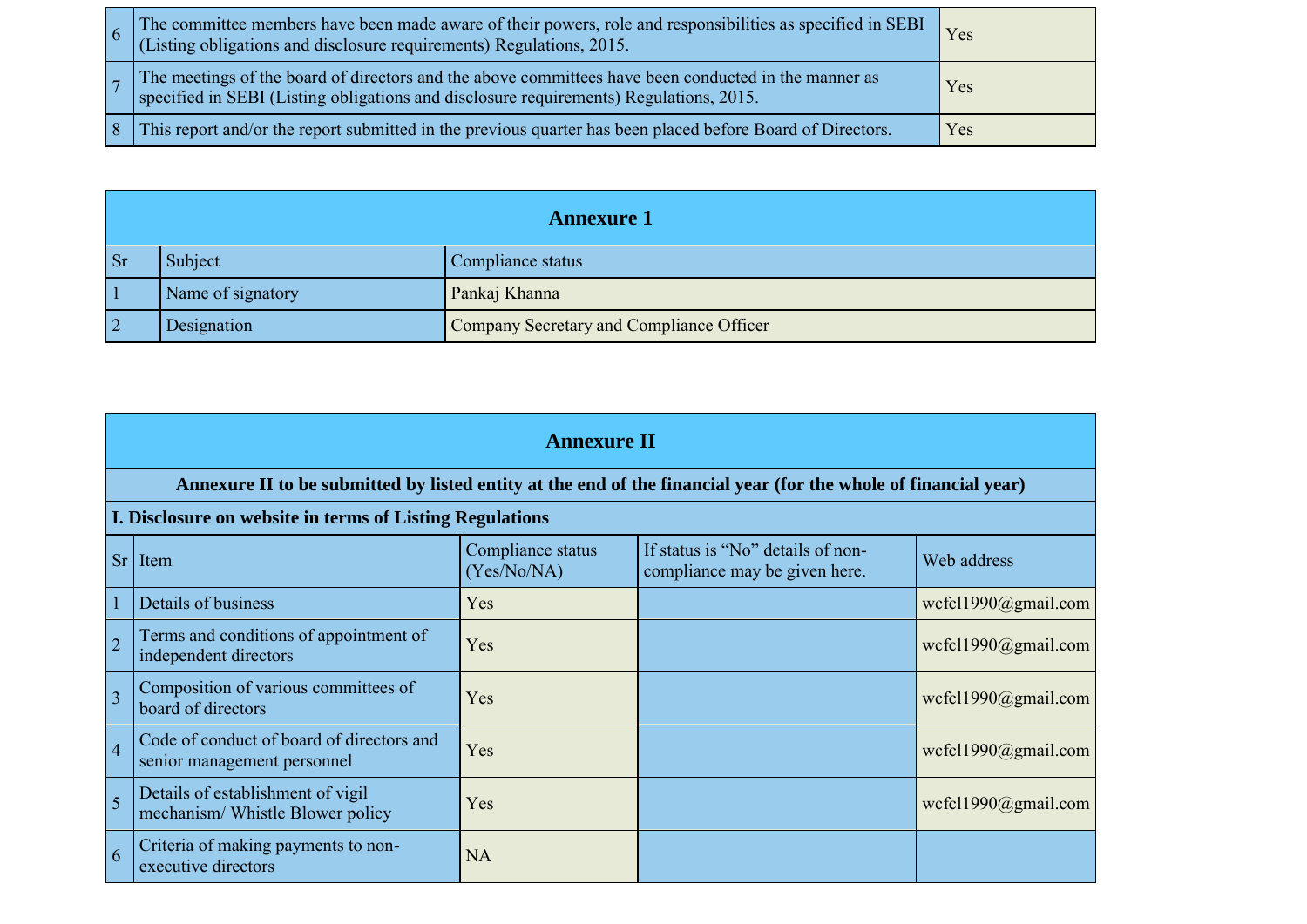|     | Policy on dealing with related party<br>transactions                       | Yes       | wcfcl1990@gmail.com |
|-----|----------------------------------------------------------------------------|-----------|---------------------|
|     | Policy for determining 'material'<br>subsidiaries                          | <b>NA</b> |                     |
| l Q | Details of familiarization programmes<br>imparted to independent directors | Yes       | wcfcl1990@gmail.com |

|           | <b>Annexure II</b>                                                                                                                                                                              |                                  |                                                                      |                     |  |  |  |
|-----------|-------------------------------------------------------------------------------------------------------------------------------------------------------------------------------------------------|----------------------------------|----------------------------------------------------------------------|---------------------|--|--|--|
|           | Annexure II to be submitted by listed entity at the end of the financial year (for the whole of financial year)                                                                                 |                                  |                                                                      |                     |  |  |  |
|           | I. Disclosure on website in terms of Listing Regulations                                                                                                                                        |                                  |                                                                      |                     |  |  |  |
| <b>Sr</b> | Item                                                                                                                                                                                            | Compliance status<br>(Yes/No/NA) | If status is "No" details<br>of non-compliance may<br>be given here. | Web address         |  |  |  |
| 10        | Contact information of the designated officials of the listed<br>entity who are responsible for assisting and handling<br>investor grievances                                                   | Yes                              |                                                                      | wcfcl1990@gmail.com |  |  |  |
| 11        | email address for grievance redressal and other relevant<br>details                                                                                                                             | Yes                              |                                                                      | wcfcl1990@gmail.com |  |  |  |
| 12        | <b>Financial results</b>                                                                                                                                                                        | Yes                              |                                                                      | wcfcl1990@gmail.com |  |  |  |
| 13        | Shareholding pattern                                                                                                                                                                            | Yes                              |                                                                      | wcfcl1990@gmail.com |  |  |  |
| 14        | Details of agreements entered into with the media<br>companies and/or their associates                                                                                                          | <b>NA</b>                        |                                                                      |                     |  |  |  |
| 15        | Schedule of analyst or institutional investor meet and<br>presentations made by the listed entity to analysts or<br>institutional investors simultaneously with submission to<br>stock exchange | <b>NA</b>                        |                                                                      |                     |  |  |  |
| 16        | New name and the old name of the listed entity                                                                                                                                                  | <b>NA</b>                        |                                                                      |                     |  |  |  |
| 17        | Advertisements as per regulation 47 (1)                                                                                                                                                         | Yes                              |                                                                      | wcfcl1990@gmail.com |  |  |  |
| 18        | Credit rating or revision in credit rating obtained                                                                                                                                             | <b>NA</b>                        |                                                                      |                     |  |  |  |
| 19        | Separate audited financial statements of each subsidiary of<br>the listed entity in respect of a relevant financial year                                                                        | <b>NA</b>                        |                                                                      |                     |  |  |  |
| 20        | Whether company has provided information under separate                                                                                                                                         | Yes                              |                                                                      | wcfcl1990@gmail.com |  |  |  |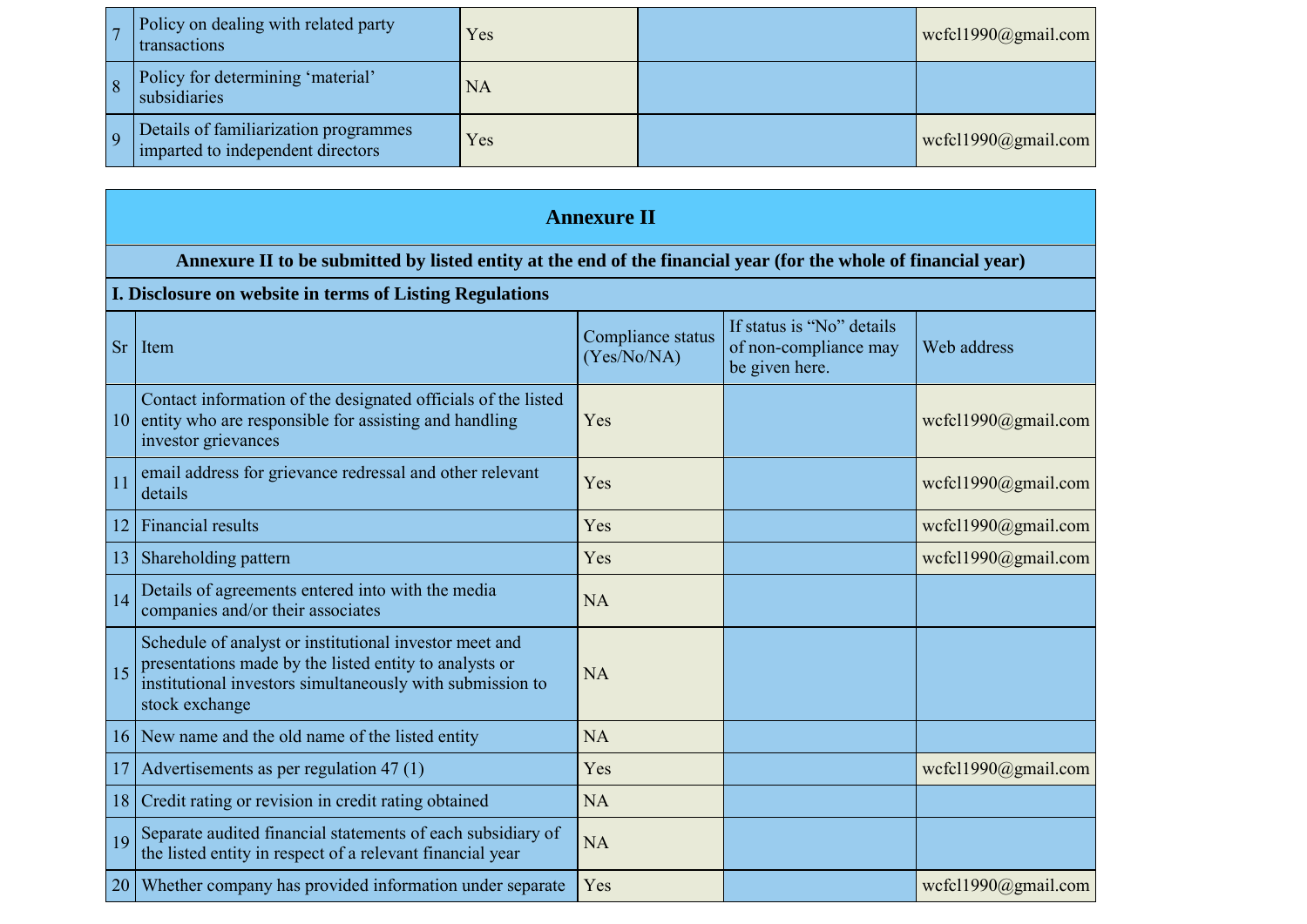|  | section on its website as per Regulation $46(2)$                                       |           |                     |
|--|----------------------------------------------------------------------------------------|-----------|---------------------|
|  | 21   Materiality Policy as per Regulation 30                                           | Yes       | wcfcl1990@gmail.com |
|  | $\vert$ applicable)                                                                    | Yes       | wcfcl1990@gmail.com |
|  | It is certified that these contents on the website of the listed<br>entity are correct | <b>NA</b> |                     |

|                 | <b>Annexure II</b>                                                                                                   |                           |                                  |                                                                    |  |  |
|-----------------|----------------------------------------------------------------------------------------------------------------------|---------------------------|----------------------------------|--------------------------------------------------------------------|--|--|
|                 | <b>II. Annual Affirmations</b>                                                                                       |                           |                                  |                                                                    |  |  |
| <b>Sr</b>       | Particulars                                                                                                          | Regulation<br>Number      | Compliance status<br>(Yes/No/NA) | If status is "No" details of non-<br>compliance may be given here. |  |  |
| $\mathbf{1}$    | Independent director(s) have been appointed in terms of<br>specified criteria of 'independence' and/or 'eligibility' | $16(1)(b)$ &<br>25(6)     | Yes                              |                                                                    |  |  |
| $\overline{2}$  | Board composition                                                                                                    | 17(1), 17(1A)<br>& 17(1B) | Yes                              |                                                                    |  |  |
| $\overline{3}$  | Meeting of Board of directors                                                                                        | 17(2)                     | Yes                              |                                                                    |  |  |
| $\overline{4}$  | Quorum of Board meeting                                                                                              | 17(2A)                    | Yes                              |                                                                    |  |  |
| 5               | <b>Review of Compliance Reports</b>                                                                                  | 17(3)                     | Yes                              |                                                                    |  |  |
| 6               | Plans for orderly succession for appointments                                                                        | 17(4)                     | Yes                              |                                                                    |  |  |
| $\overline{7}$  | Code of Conduct                                                                                                      | 17(5)                     | Yes                              |                                                                    |  |  |
| 8               | Fees/compensation                                                                                                    | 17(6)                     | Yes                              |                                                                    |  |  |
| 9               | Minimum Information                                                                                                  | 17(7)                     | Yes                              |                                                                    |  |  |
| 10 <sup>1</sup> | Compliance Certificate                                                                                               | 17(8)                     | Yes                              |                                                                    |  |  |

|    | <b>Annexure II</b>             |                      |                                  |                                                                    |  |  |
|----|--------------------------------|----------------------|----------------------------------|--------------------------------------------------------------------|--|--|
|    | <b>II. Annual Affirmations</b> |                      |                                  |                                                                    |  |  |
| Sr | <b>Particulars</b>             | Regulation<br>Number | Compliance status<br>(Yes/No/NA) | If status is "No" details of non-<br>compliance may be given here. |  |  |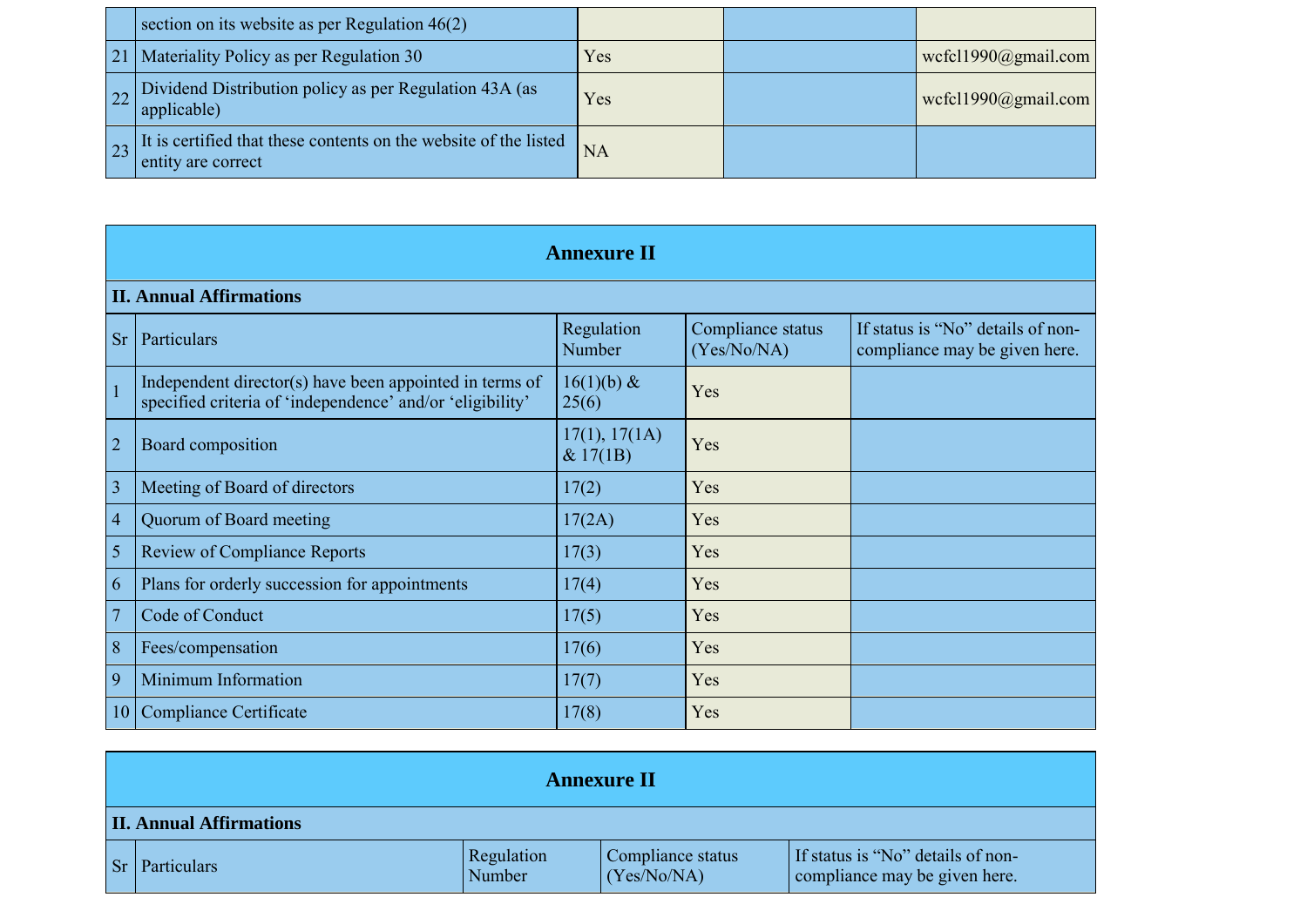|                 | Risk Assessment & Management                                | 17(9)                      | <b>NA</b> |  |
|-----------------|-------------------------------------------------------------|----------------------------|-----------|--|
| 12              | Performance Evaluation of Independent<br><b>Directors</b>   | 17(10)                     | Yes       |  |
| 13              | <b>Recommendation of Board</b>                              | 17(11)                     | Yes       |  |
| 14              | Maximum number of Directorships                             | 17A                        | Yes       |  |
| 15              | <b>Composition of Audit Committee</b>                       | 18(1)                      | Yes       |  |
| 16 <sup>1</sup> | Meeting of Audit Committee                                  | 18(2)                      | Yes       |  |
| 17              | Composition of nomination $&$ remuneration<br>committee     | 19(1) & (2)                | Yes       |  |
| 18              | Quorum of Nomination and Remuneration<br>Committee meeting  | 19(2A)                     | Yes       |  |
| 19              | Meeting of Nomination and Remuneration<br>Committee         | 19(3A)                     | Yes       |  |
| 20              | <b>Composition of Stakeholder Relationship</b><br>Committee | $20(1), 20(2)$ &<br>20(2A) | <b>NA</b> |  |

| <b>Annexure II</b> |                                                                                    |                                                   |                                  |                                                                    |
|--------------------|------------------------------------------------------------------------------------|---------------------------------------------------|----------------------------------|--------------------------------------------------------------------|
|                    | <b>II. Annual Affirmations</b>                                                     |                                                   |                                  |                                                                    |
| <b>Sr</b>          | Particulars                                                                        | <b>Regulation Number</b>                          | Compliance status<br>(Yes/No/NA) | If status is "No" details of non-<br>compliance may be given here. |
| 21                 | Meeting of Stakeholders Relationship<br>Committee                                  | 20(3A)                                            | Yes                              |                                                                    |
| 22                 | Composition and role of risk management<br>committee                               | 21(1), (2), (3), (4)                              | <b>NA</b>                        |                                                                    |
| 23                 | Meeting of Risk Management Committee                                               | 21(3A)                                            | <b>NA</b>                        |                                                                    |
| 24                 | Vigil Mechanism                                                                    | 22                                                | Yes                              |                                                                    |
| 25                 | Policy for related party Transaction                                               | $23(1)$ , $(1A)$ , $(5)$ , $(6)$ , $(7)$ &<br>(8) | Yes                              |                                                                    |
| 26                 | Prior or Omnibus approval of Audit<br>Committee for all related party transactions | 23(2), (3)                                        | Yes                              |                                                                    |
| 27                 | Approval for material related party                                                | 23(4)                                             | Yes                              |                                                                    |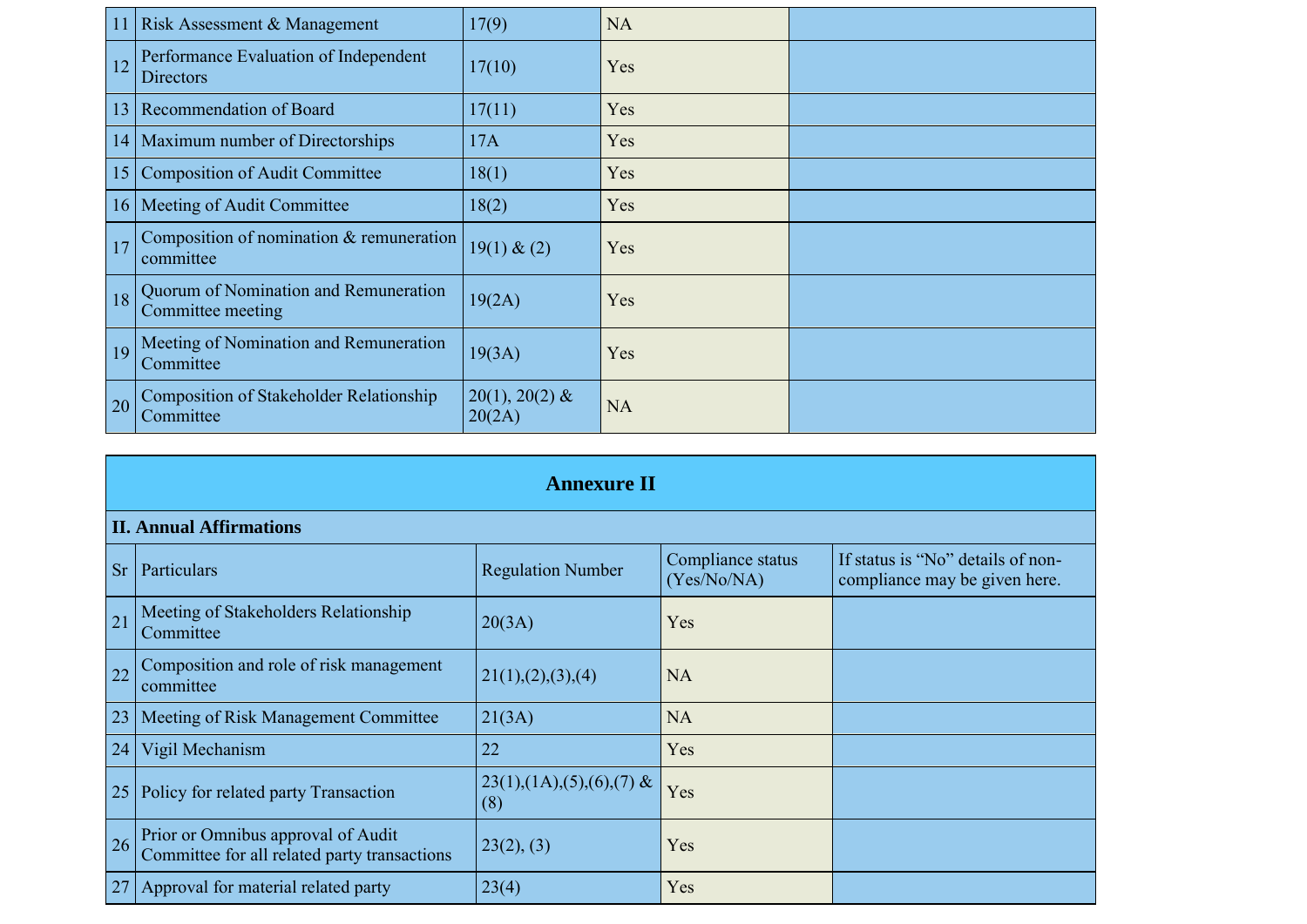|    | transactions                                                                           |                           |     |  |
|----|----------------------------------------------------------------------------------------|---------------------------|-----|--|
| 28 | Disclosure of related party transactions on<br>consolidated basis                      | 23(9)                     | NA  |  |
| 29 | Composition of Board of Directors of<br>unlisted material Subsidiary                   | 24(1)                     | Yes |  |
| 30 | Other Corporate Governance requirements<br>with respect to subsidiary of listed entity | $24(2),(3),(4),(5)$ & (6) | NA  |  |

|           | <b>Annexure II</b>                                                                                                      |                      |                                  |                                                                    |
|-----------|-------------------------------------------------------------------------------------------------------------------------|----------------------|----------------------------------|--------------------------------------------------------------------|
|           | <b>II. Annual Affirmations</b>                                                                                          |                      |                                  |                                                                    |
| <b>Sr</b> | Particulars                                                                                                             | Regulation<br>Number | Compliance status<br>(Yes/No/NA) | If status is "No" details of non-<br>compliance may be given here. |
| 31        | Annual Secretarial Compliance Report                                                                                    | 24(A)                | Yes                              |                                                                    |
| 32        | Alternate Director to Independent Director                                                                              | 25(1)                | Yes                              |                                                                    |
| 33        | Maximum Tenure                                                                                                          | 25(2)                | Yes                              |                                                                    |
| 34        | Meeting of independent directors                                                                                        | 25(3) & (4)          | Yes                              |                                                                    |
| 35        | Familiarization of independent directors                                                                                | 25(7)                | Yes                              |                                                                    |
| 36        | Declaration from Independent Director                                                                                   | $25(8) \& (9)$       | Yes                              |                                                                    |
| 37        | D & O Insurance for Independent Directors                                                                               | 25(10)               | <b>NA</b>                        |                                                                    |
| 38        | Memberships in Committees                                                                                               | 26(1)                | Yes                              |                                                                    |
| 39        | Affirmation with compliance to code of conduct from<br>members of Board of Directors and Senior management<br>personnel | 26(3)                | Yes                              |                                                                    |
| 40        | Disclosure of Shareholding by Non-Executive Directors                                                                   | 26(4)                | Yes                              |                                                                    |
| 41        | Policy with respect to Obligations of directors and senior<br>management                                                | $26(2)$ & $26(5)$    | Yes                              |                                                                    |
|           | Any other information to be provided - Add Notes                                                                        |                      |                                  |                                                                    |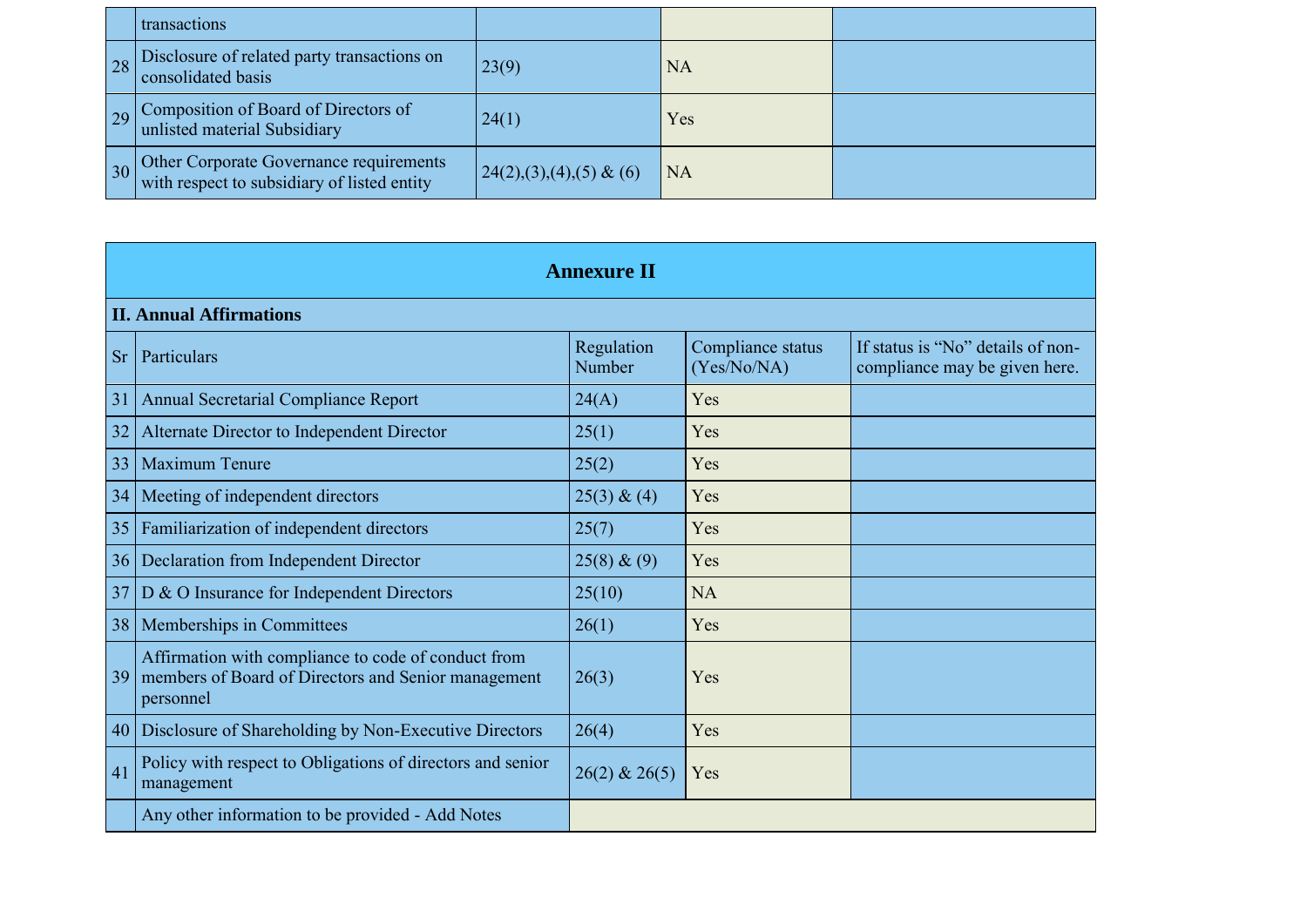| <b>Annexure II</b> |                                          |  |
|--------------------|------------------------------------------|--|
| Name of signatory  | Pankaj Khanna                            |  |
| Designation        | Company Secretary and Compliance Officer |  |

|           | <b>Annexure II</b>                                                                                                                                                    |                                         |  |  |
|-----------|-----------------------------------------------------------------------------------------------------------------------------------------------------------------------|-----------------------------------------|--|--|
|           | <b>III. Affirmations</b>                                                                                                                                              |                                         |  |  |
| $ S_{r} $ | <b>Particulars</b>                                                                                                                                                    | <b>Compliance status</b><br>(Yes/No/NA) |  |  |
|           | The Listed Entity has approved Material Subsidiary Policy and the Corporate Governance requirements<br>with respect to subsidiary of Listed Entity have been complied | <b>NA</b>                               |  |  |
|           | Any other information to be provided                                                                                                                                  |                                         |  |  |

| <b>Annexure II</b> |                                          |
|--------------------|------------------------------------------|
| Name of signatory  | Pankaj Khanna                            |
| Designation        | Company Secretary and Compliance Officer |

| <b>Additional Half yearly Disclosure</b> |                               |  |
|------------------------------------------|-------------------------------|--|
| Applicability of disclosure              | Applicable                    |  |
| <b>Reason for Non Applicability</b>      | <b>Textual Information(1)</b> |  |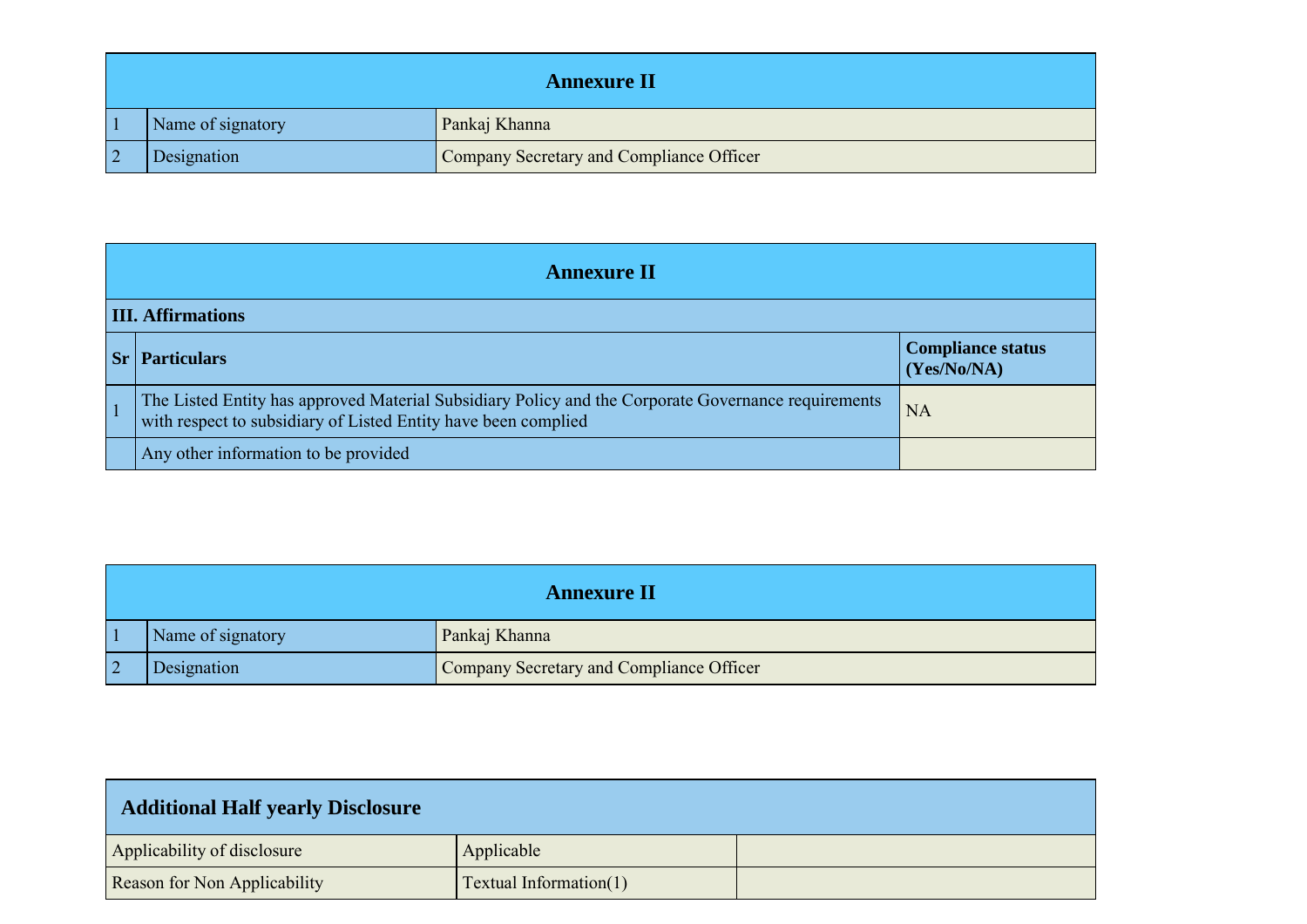| I. Disclosure of Loans/ guarantees/comfort letters /securities etc.refer note below            |                                                |                                                    |  |
|------------------------------------------------------------------------------------------------|------------------------------------------------|----------------------------------------------------|--|
| (A) Any loan or any other form of debt advanced by the listed entity directly or indirectly to |                                                |                                                    |  |
| Entity                                                                                         | Aggregate amount advanced during<br>six months | Balance<br>outstanding at the<br>end of six months |  |
| Promoter or any other entity controlled by<br>them                                             | V                                              | $\boldsymbol{0}$                                   |  |
| Promoter Group or any other entity controlled<br>by them                                       | $\theta$                                       | $\overline{0}$                                     |  |
| Directors (including relatives) or any other<br>entity controlled by them                      | v                                              | $\theta$                                           |  |
| KMPs or any other entity controlled by them                                                    | $\overline{0}$                                 | $\Omega$                                           |  |

## **(B) Any guarantee / comfort letter (by whatever name called) provided by the listed entity directly or indirectly, in connection with any loan(s) or any other form of debt availed By**

| Entity                                                                    | Type (guarantee, comfort letter etc.) | Aggregate amount<br>of issuance during<br>six months | Balance outstanding at the<br>end of six months (taking<br>into account any<br>invocation) |
|---------------------------------------------------------------------------|---------------------------------------|------------------------------------------------------|--------------------------------------------------------------------------------------------|
| Promoter or any other entity controlled by<br>them                        | $\cup$                                | U                                                    | U                                                                                          |
| Promoter Group or any other entity controlled<br>by them                  | $\theta$                              | -0                                                   | U                                                                                          |
| Directors (including relatives) or any other<br>entity controlled by them | ()                                    | U                                                    | U                                                                                          |
| KMPs or any other entity controlled by them                               | $\theta$                              |                                                      |                                                                                            |

## **(C) Any security provided by the listed entity directly or indirectly, in connection with any loan(s) or any other form of debt availed by**

| Entity                                             | Type of security (cash, shares etc.) | Aggregate value of<br>security provided<br>during six months | Balance outstanding at the<br>end of six months |
|----------------------------------------------------|--------------------------------------|--------------------------------------------------------------|-------------------------------------------------|
| Promoter or any other entity controlled by<br>them |                                      |                                                              |                                                 |